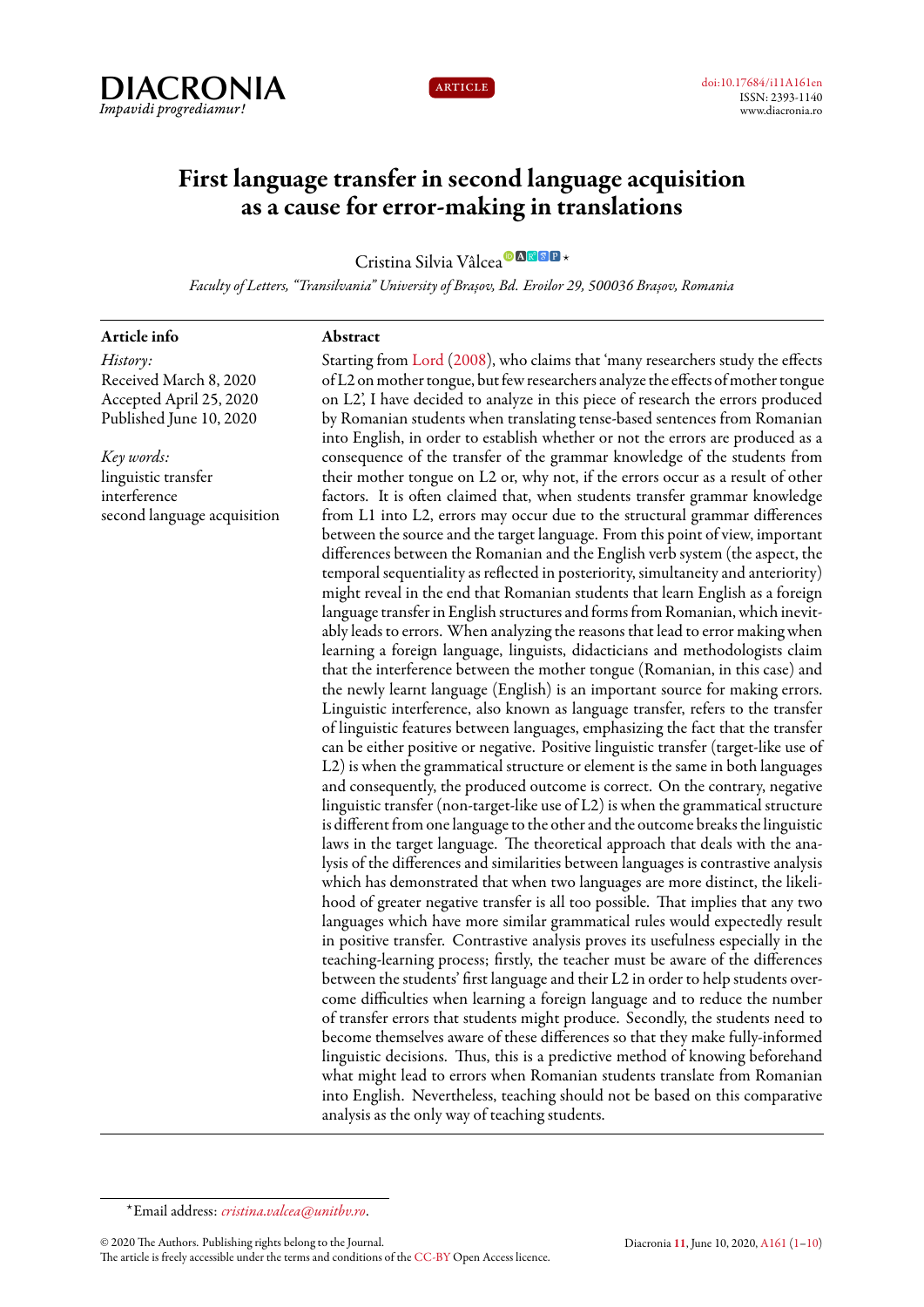## **1. Aim of the research**

I have decided to analyze in this piece of research the errors produced by Romanian students when translating tense-based sentences from Romanian into English in order to establish whether or not the errors are produced as a consequence of the transfer of the grammar knowledge of the students from their mother tongue on L2. When students transfer grammar knowledge from L1 to L2 errors may occur due to the structural grammar differences between the source and the target languages. From this point of view, important differences between the Romanian and the English verb system (the aspect, the temporal sequentiality as reflected in posteriority, simultaneity and anteriority) might reveal in the end that Romanian students that learn English as a foreign language transfer in English structures and forms from Romanian, which might lead to errors.

## **2. Literature review**

Learning a foreign language has been analyzed to the end of discovering the mechanisms and the instruments that contribute to learning a new language with all the resulting side effects, such as the interference between L1 and L2 which might result, depending on the grammatical compatibility between the languages, into a positive or a negative transfer. The linguistic transfer is positive when the grammatical structure or element is the same in both languages and consequently, the produced outcome is correct. Contrastingly, negative linguistic transfer is when the grammatical structure is different from one language to the other and the outcome breaks the linguistic laws in the target language.

*Interference* was coined for the first time in relation to the phenomenon of bilingualism by [Weinreich](#page-9-0) ([1953,](#page-9-0) p. 1), who defined interference as "those instances of deviation from the norms of either language which occur in the speech of bilinguals as a result of their familiarity with more than one language". [Lado](#page-8-2) ([1957,](#page-8-2) p. 1) evinces defining features of interference as the heavy reliance on L1 features when L1 and L2 share common features: "We assume that the student who comes in contact with a foreign language will find some features of it quite easy and others extremely difficult. Those elements that are similar to his native language will be simple for him, and those elements that are different will be difficult". Moreover, [Lado](#page-8-2) [\(1957](#page-8-2), p. 59) comes up with a theory which he names Contrastive Analysis Hypothesis (CAH) in which he alleges that learner difficulty when learning L2 can be easily predicted by '*an utterance-byutterance comparison*' of the learner's L1 and L2. In other words, the more different the languages, the greater the difficulty of learning any L2. Similarly, the greater the similarity between L1 and L2, the higher the likelihood of actually learning any L2.

Linguistic schools have elaborated different theories likely to explain how languages are learnt, how the transfer takes place and how errors are made, based on various elements that contribute to learning.

One such approach, the behaviourist one [\(Cooter & Reutzel](#page-8-3), [2004](#page-8-3)), claims that at the basis of learning is imitation, as a simple repetition of a structure previously exposed to and now able to reproduce, which helps young learners take in many new structures by reproducing the adult verbal behaviour. The individual user is not perceived as adapting language to their own needs or as meaning creators; they are basically imitators that reproduce language structures without influencing language. Imitation is accompanied by rewards and practice to boost up independent linguistic behaviour. Yet, a shortcoming of this approach in relation to learning a foreign language is that it mostly applies to learning the maternal language, which makes it less suitable to the purpose of learning a foreign language.

Stemming from behaviourism, but developing in a divergent direction, associative learning is believed to represent "the ability of living organisms to perceive contingency relations between events in their environment. It is a fundamental component of adaptive behaviour as it allows anticipation of an event on the basis of another"([Jozefowiez](#page-8-4), [2012](#page-8-4), p. 17). Thus, according to associative learning, the acquisition of any L2 may be done by "statistical correlations between stimuli and/ or responses"([Schmidt](#page-8-5), [2012,](#page-8-5) p. 85). It results that learning in general is a complex phenomenon that is based on associations, similarities,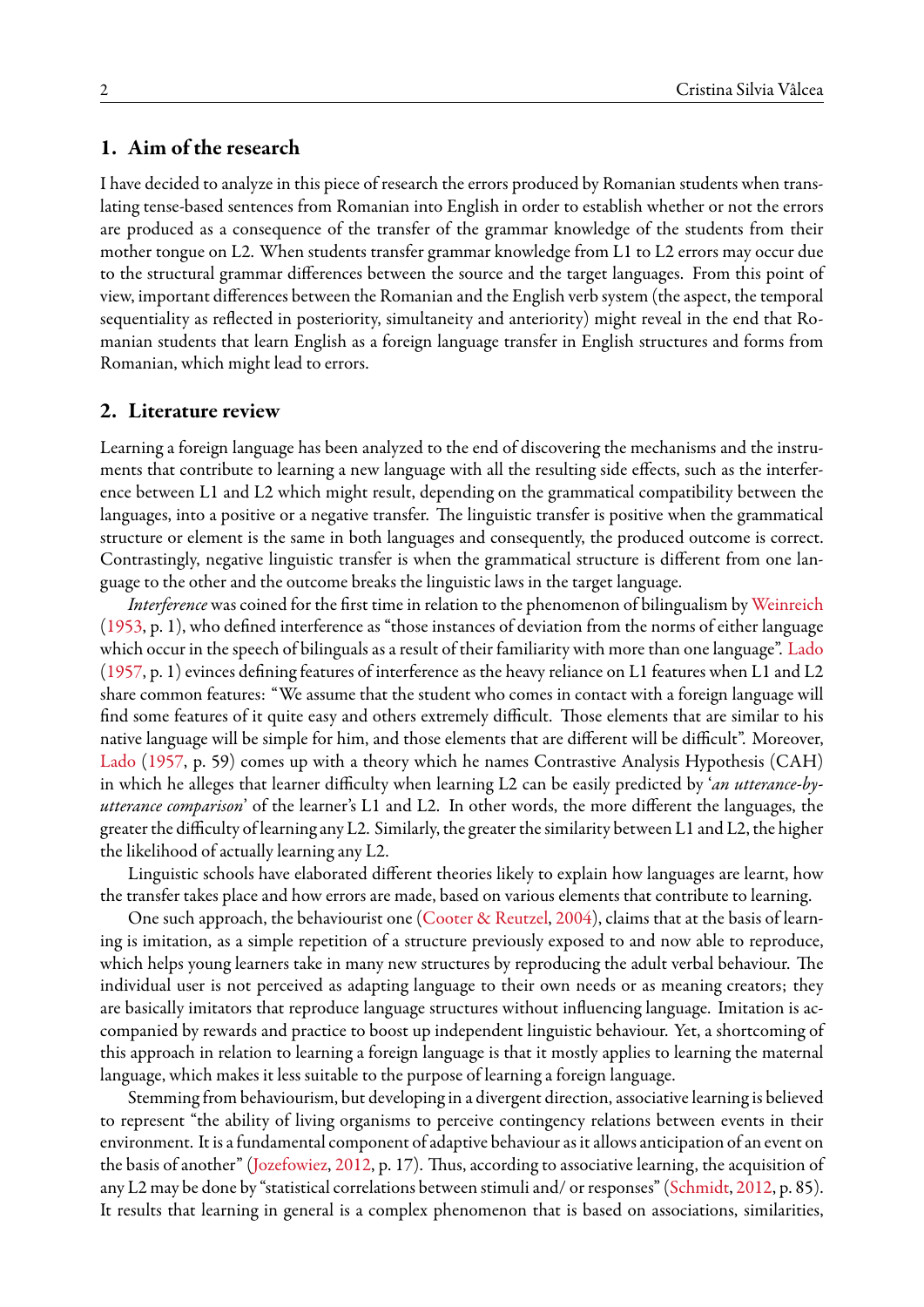differences, predictions that help humans define phenomena not in isolation, but in connection to other elements. As for learning L2s, by applying the same principles, correlations, similarities and differences between L1 and any L2 do play an important role in the learning process. Another important contribution to associative learning is the one issued by [Corder](#page-8-6) [\(1967](#page-8-6), p. 165), who changes the perspective on errors which he no longer considers as indicators of learners' difficulties, but as an indication of difficulty, "a learner's active attempts at systematic development via intake"([Ellis](#page-8-7), [1997,](#page-8-7) p. 187). Corder's concept of interlanguage illustrates the intermediate stage when learners build L2 knowledge on L1 and where all linguistic acquisitions are important for the learner who experiments with two linguistic systems, sometimes independently, sometimes jointly. An important issue that illustrates the difficulties that L2 learners confront with when learning English is the phenomenon of redundancy [\(Ellis,](#page-8-8) [1998](#page-8-8), p. 179). He gives the example of the English verbal system where temporal reference is mainly and primarily indicated by temporal adverbials, but not only. Thus, the temporal adverbial cues, being introduced first, tend to overshadow any other cues that might indicate the temporal reference of a verb. Consequently, L2 learners, trained to identify the temporal adverbials, will ignore any other cues that might greatly contribute to the establishment of the tense and aspect to be used in certain situations.

The communicative approach to teaching and learning second languages has a different approach considering that interaction is the means and the goal of learning a second language. The communicative approach tries to impose the idea that all new second or foreign languages need to be learnt through the new languages themselves suggesting the total elimination of the mother tongue which is interpreted as an obstacle against the acquisition of any second language. Yet, [Swan](#page-9-1) [\(1985,](#page-9-1) p. 85) criticizes the intentional elimination of L1 from the learning of L2 considering that it is only natural for learners to start from the assumption that both L1 and L2 have similar elements, which will prove right or not later on when they get deeper into the study of L2: "In fact, if we did not keep making correspondences between foreign language items and mother tongue items, we would never learn foreign languages at all." Moreover, he claims that L1 and the interference between L1 and L2 should not be blamed for the errors that might appear in the learning process because, he alleges, it is the same mother tongue that guarantees to a great extent any success in the correct speaking of any L2: "Interlanguages notoriously contain errors which are caused by interference from the mother tongue; it is not always realized that a large proportion of the correct features in an interlanguage also contains a mother tongue element" [\(Swan](#page-9-1), [1985,](#page-9-1) p. 85). Much later, [Storch & Wigglesworth](#page-8-9) ([2003,](#page-8-9) p. 762) share Swan's idea by arguing that 'the use of the L1 may provide learners with additional cognitive support that allows them to analyse language and work at a higher level than would be possible were they restricted to sole use of their L2'. [Yadav](#page-9-2) ([2014](#page-9-2)) comes also in defence of L1 which, he considers, should be perceived as a resource that learners use consciously or unconsciously in order to organize the input data so that they could produce correct structures.

Contrarily, the cognitive approach([Achard & Niemeier](#page-8-10), [2004](#page-8-10), p. 4) is highly interested in the language as it is used by the speakers with the variations that they bring along and, consequently, in the dynamics of the language. Unlike the behaviourist approach which predominantly refers to the learning of mother tongues, the cognitive approach, more encompassing in scope, addresses the learning of both mother and foreign languages focusing on the existing similarities and dissimilarities when learning languages. Secondly, the cognitive approach offers an explanation for the great variety of alternative structures to be found in language as a mirroring of the great construing capacity of the speakers of a language to represent one and the same event or fact([Langacker,](#page-8-11) [2008,](#page-8-11) p. 7).

When dealing with the issue of learning a foreign language, the cognitive approach acknowledges the competition existing between L1 and L2, as the speaker will always be tempted to retort to L1 when producing a discourse in L2. In fact, Achard & Niemeier (2004, p. 6) claim that "in a developing L2 system, the target units are in direct competition with the native ones because they both represent alternative ways of construing the same reality." Though, apparently, cognitive linguistics admits as natural the support that learners seek in their L1 when dealing with the difficulties of L2, there are quite many didacticians that consider that a mistake. They actually claim that the more the learners rely on their L1, the more they will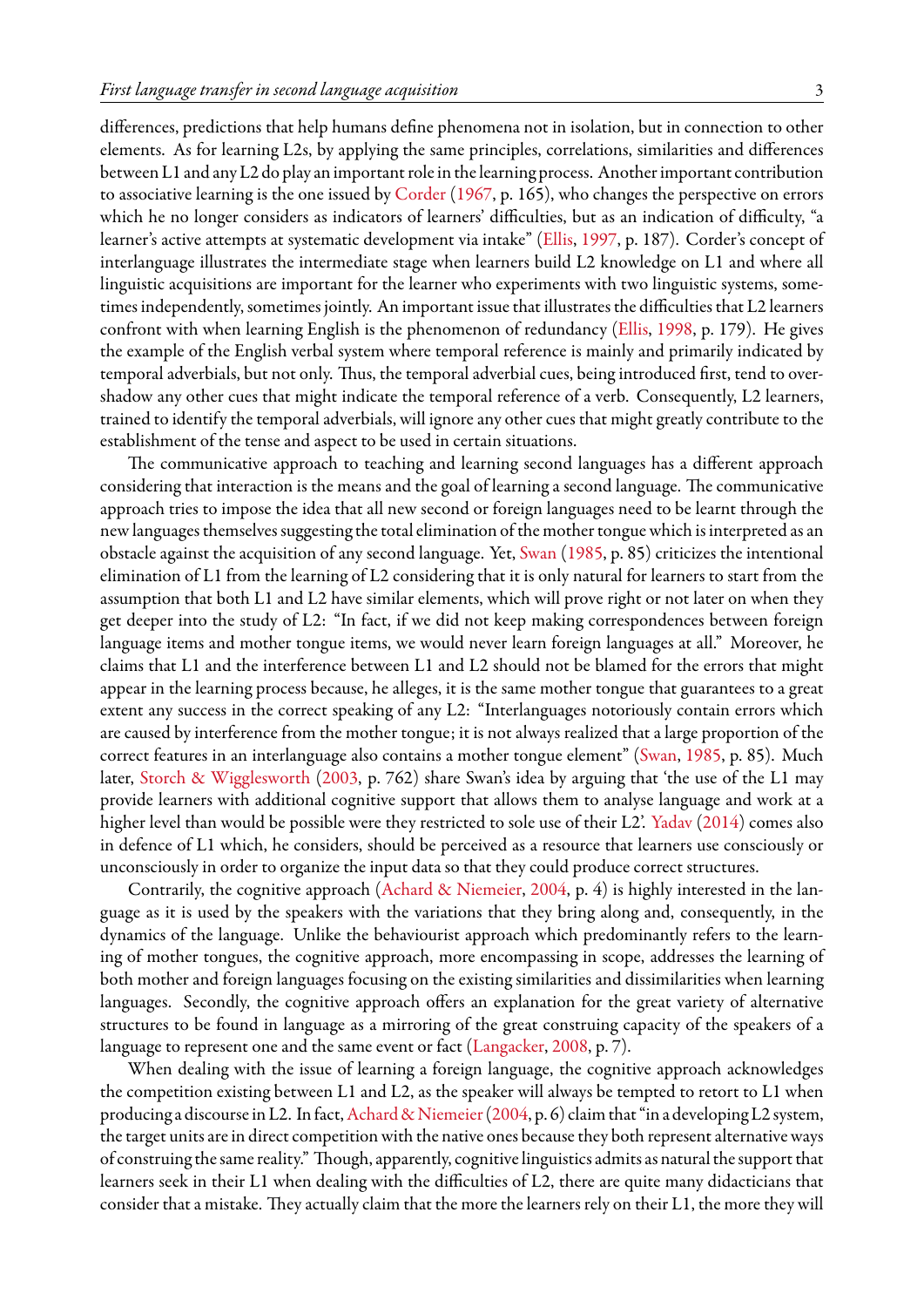have an increased difficulty in learning their L2 and, even worse, the more the interference between L1 and L2 will increase. Yet, the cognitive linguists [Achard & Niemeier](#page-8-10) ([2004](#page-8-10)) claim that between L1 and L2 there is a phenomenon of transfer fairly active from L1 into L2 and rather reduced, though possible, from L2 into L1. The reason for which L1 transfers grammatical data into L2 is "the accessibility and degree of automaticity attained in L1" [\(Waara](#page-9-3), [2004,](#page-9-3) p. 52) when that degree is actually attained as in the case of adults.

A demonstration of the fact that learning one language is not independent from any other language that has already been learnt is the very existence of the phenomenon of blending. When both languages contribute to the discourse with some structures that the speaker is familiar with in either L1 or L2, then, according to [Fauconnier](#page-8-12) ([1997](#page-8-12)), the phenomenon of blending occurs which designates a new space created voluntarily (the speaker knows the distinct structures in both languages, but prefers to blend both languages) or involuntarily (the speaker is unaware of the structure in one of the languages and uses the one that is known). An example of blending between Romanian and English that occurs quite frequently in the Romanian corporate management and which is an illustration of L2 influencing L1 as English is the international language of corporate management in the following excerpt from a conversation:

"Crezi că *face sens* să forcastăm în continuare pe *pipeline*-ul deja existent, în care *customizăm* produsele de *end-user*?" (Adevărul, 4 feb. 2015, de Ioana Nicolescu[[online\]](https://adevarul.ro/educatie/scoala/conversatii-romgleza-vorbeste-multinationale-afecteaza-limba-romana-1_54d22472448e03c0fd45e794/index.html))

"Do you think it makes sense to continue forecasting on the existing pipeline, where we customize the end-user products?" (my translation)

This blending between Romanian and English excessively used in corporations creates, as Fauconnier stated, a new space '*the romglais*' which is a mixture of Romanian and English words and where the English words double words that Romanian has and that would fit very well in the context, but, the speakers prefer to use something that grammar defines as barbarisms. Some of the English words float the correct Romanian equivalent as it intends to preserve the full English structure. So, if in English '*to make sense*' is a perfectly correct structure, in Romanian '*a face sens*' is a mere mot-à-mot translation of the English counterpart, but Romanian has got the verbal expression '*a avea sens*' which is the equivalent of the English '*to make sense*'. '*Să forcastăm*' is an unnecessary barbarism that could have been easily replaced by '*să prognozăm*' which will have been enough to cover the meaning of the English word '*to forecast*', which, though more powerful in terms of meaning to the Romanian corporate worker, has a perfectly acceptable counterpart in Romanian. The pipeline actually refers to the already existing flow which again has an equivalent in Romanian in '*flux*'. '*Customizăm*' is but another barbarism which does not bring any new nuance, different from the Romanian one, to the message which strengthens the fact that the products should be '*personalized*' to the client, for which, again, Romanian has the equivalent '*a personaliza*'. The end-user is preferred in this corporate discourse given the target audience that is permanently surrounded by a technicalized, English-impregnated Romanian that has been loaded with gratuitous words that Romanian has and that could perfectly cover the meaning. 'Utilizatorul final' is the equivalent that would satisfy the intended meaning of the speaker. In conclusion, this serves as an example of the fact that transfer between languages exists and it equally indicates that transfer may appear as a necessity (when the speaker uses a structure in mother tongue as the equivalent in L2 is unknown) or as a gratuitous fact (when the speaker retorts to L2, for example, though L1 has the linguistic means to express the same concept).

Another element characteristic of the cognitive approach is the fact that what should be studied is not the linguistic norm and how it is observed, but how the speaker construes the observance and application of the rule, which, when analyzing important groups of respondents, might indicate how users relate to language, be it L1 or L2. Thus, [Waara](#page-9-3) ([2004](#page-9-3), p. 53) created the concept of 'learner constructions' which are constructions that are 'slightly unconventional'. "Although usage does not result in a communication breakdown between participants, it deviates in some way." The relevance of the 'learner constructions'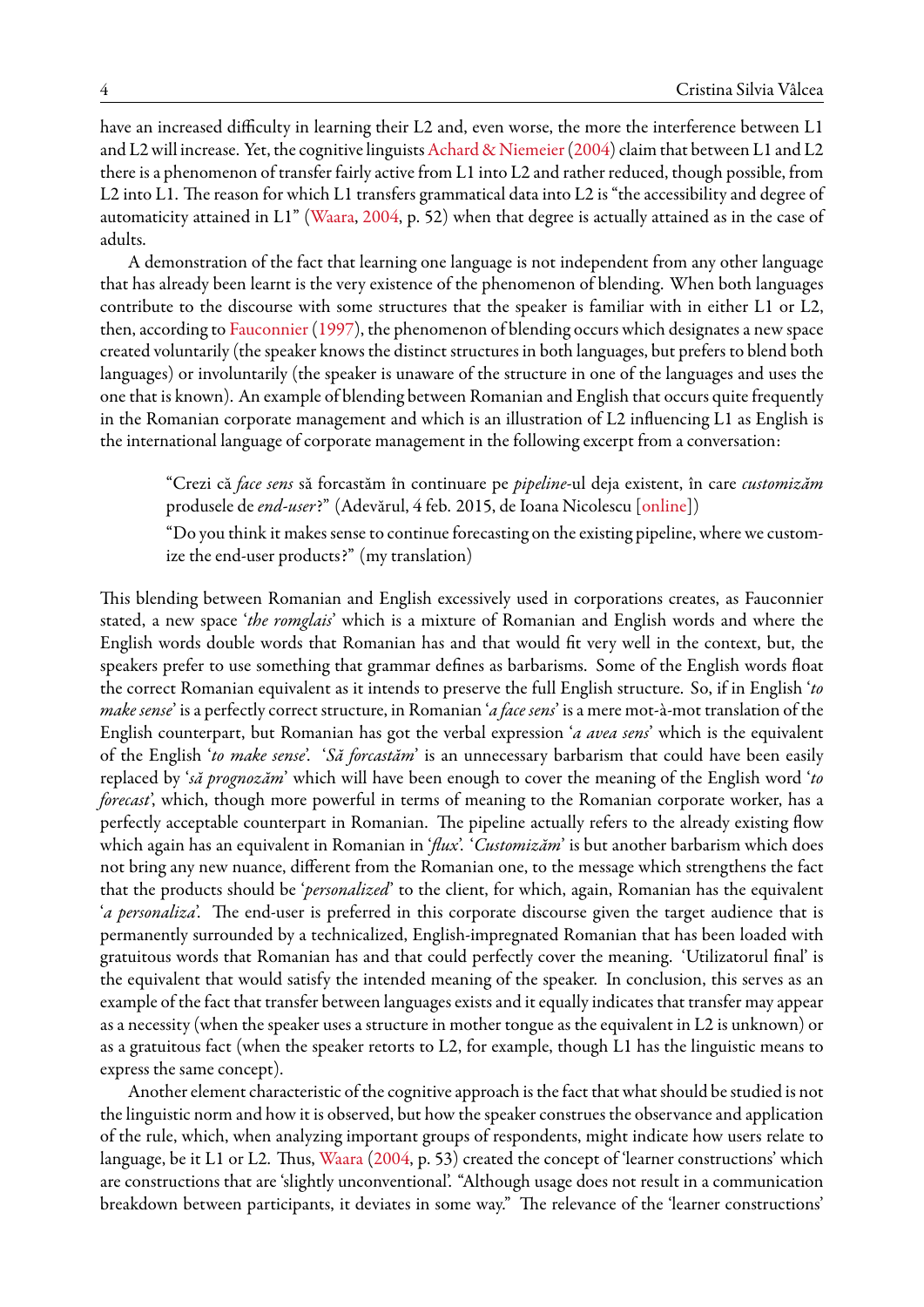concept to the transfer between L1 and L2 consists of the fact that L2 learners produce L2 structures where they may not comply completely with L2 rules. They may equally fall back on L1 rules which happen to be handier and better known to the learner. Nevertheless, their L2 message gets through despite the contextual inappropriateness or the grammatical errors that may appear.

Other researchers have tried to identify the elements that make the acquisition of L2 difficult, on the one hand, and likely to create interference, on the other. Thus, [Larsen-Freeman](#page-8-13) ([1976,](#page-8-13) p. 128) claims that the order of acquisition of grammatical functors is an element that may create interference between L1 and L2 given the fact that they are empty of lexical meaning and they may have similar forms that will have learners confused. For example, the '*s*' functor is a marker for plural as in *dog – dogs*, it is also a marker for the third person singular as in s/he draw*s* and it equally marks the synthetic genitive in English as in butcher'*s* house. All these situations may pose problems to learners of English and consequently they may use knowledge from their maternal language as a support for difficult grammatical choices to make. This corroborated with [Matessa & Anderson](#page-8-14)'s claim [\(2000](#page-8-14), p. 273) that beginners learn L2s by focusing on 'one cue' at a time shows that learning any L2 is a difficult process which presupposes a gradual exposure to cues, which will lead, in the end, to a reduction of the errors that appear because of misunderstandings or of transfer.

## **3. Linguistic transfer in translation**

In writing or speech, L1, better equipped and easier to use, will transfer linguistic elements in L2 which will lead to errors. Yet, linguistic transfer occurs in translating because translating presupposes the rendering of the meaning of a text from L1 into L2. Yet, meaning is expressed by vocabulary, morphology, syntax, pragmatics that may happen to differ more or less between L1 and L2, which means that, sometimes, equivalent structures or approximations are used for elements missing in either of the languages. [Havlaskova\(2010\)](#page-8-15) describes interference in translation as "a phenomenon that may occur at the level of a word, a phrase, an idiom, a metaphor or a term of a whole syntactic structure when translators transfer some source texts into target texts influenced by aspects of the source language". [Benson](#page-8-16) ([2002](#page-8-16), p. 69) alleges that such transfers may happen at the level of the syntax as in the case of a word-for-word translation and the failure to use correctly the sequence of tenses, at the lexical level as in the case of false cognates as well as in morphology where different aspects in L1 morphology will be transferred in L2 (the absence of the subject, the failure to recognize the aspects). Moreover, [Benson](#page-8-16) ([2002,](#page-8-16) p. 70) claims that translation of both 'sentences' and 'whole texts' should be encouraged as it illustrates 'specific points' and anticipates 'particular transfer errors'.

#### *3.1. A description of the aim of the research*

In order to check interference between L1 (Romanian in this case) and L2 (English), I have selected a number of sentences which contain enough differences, when compared, so that students may actually transfer language knowledge from L1 into L2. The confirmation of the interference between Romanian and English in this particular case would, on one hand, confirm the already known theory of linguistic interference, and, on the other hand, it would represent afurther reason to encourage teachers to teach L2s by comparing them to L1s, to resume working on translation exercises which have been mostly abandoned with the advent of the communicative approach to teaching. Thirdly, teachers, given their experience, should predict the elements that are likely to interfere in L2s and should be equally ready to explain to students the elements that trigger the inference errors they have made. Error clarification would help students understand languages as functioning organisms and learning as a progressive undertaking where knowledge, when defective in L2, will encourage students to get back to L1 mechanisms to find a solution.

The activity that the students were supposed to undergo consisted of a number of six sentences which they were asked to translate. The sentences were not long, they were short and simple as they were aimed at certain linguistic elements (morphological, syntactical or lexical) that were likely to lead to either negative or positive transfer between Romanian and English. Markedly, the sentences contained elements which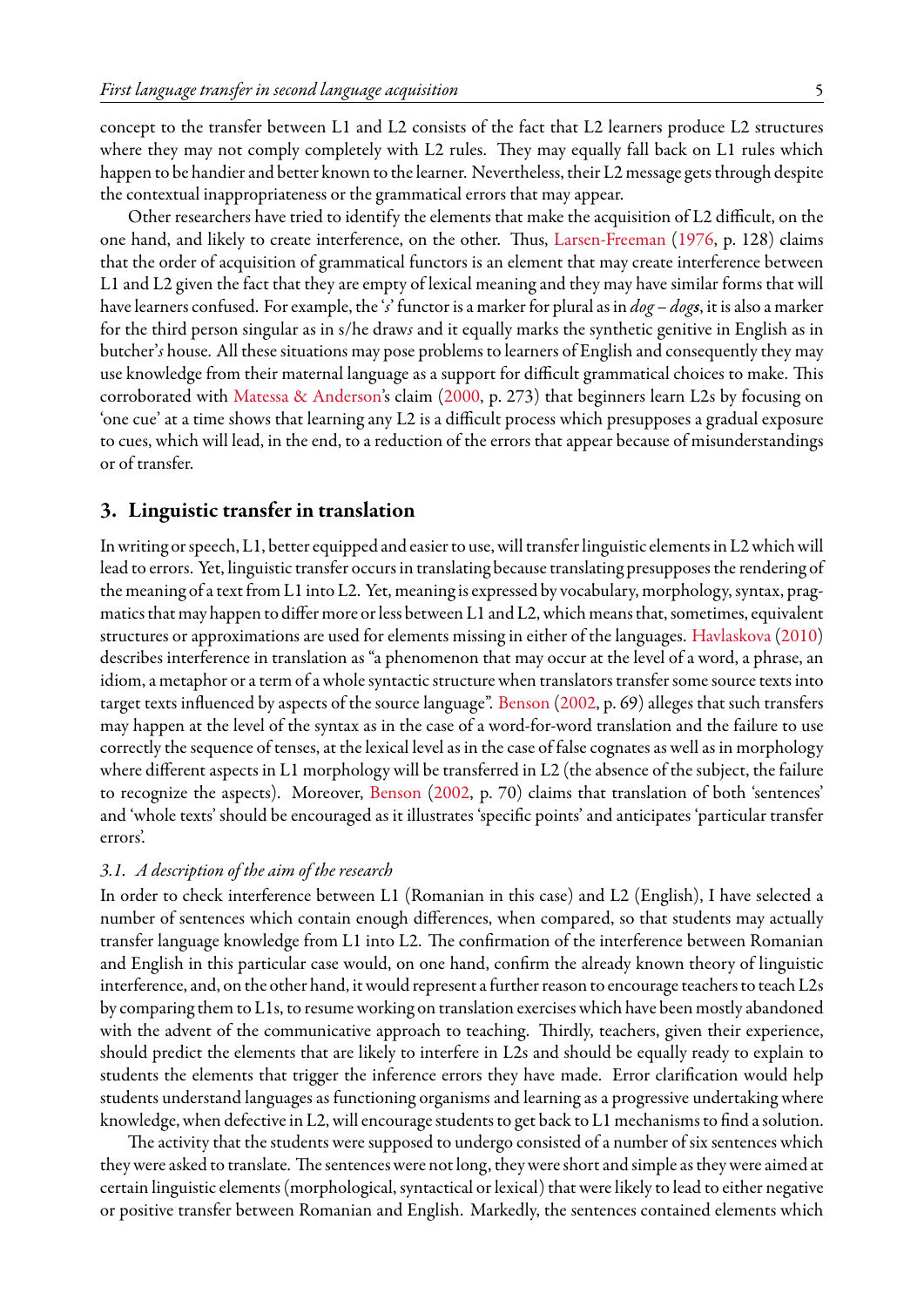were different in Romanian from English and supposedly students might make errors by using their Romanian knowledge when translating into English.

#### *3.2. Group*

The students participating in this piece of research are first year engineering students who chose English as their foreign language without any formal English test taken upon admission. They are a heterogeneous group with mixed abilities and levels of English, ranging from total beginners to advanced users of English. They took part in this research voluntarily. Those who would not participate in the research worked on the same material, but their papers were not collected for analysis.

#### *3.3. Morphological interference*

Students' translations brought along a number of situations that were previously intuited by the teacher. One such situation is represented by the impersonal constructions in Romanian which do not have a subject as it is possible in Romanian to use a predicate without a subject given the verbal personal inflections. Yet, this characteristic is absent in English where the absence of inflections led to a compulsory presence of the subject, which some of the students ignored completely. Surprisingly enough, the same situation happens in the case of the personal verb in the same sentence which, because of the same reason, does not have a subject present in the sentence.

(1) [inexistent subject in Romanian, impersonal verbal expression] *Ø Nu este politicos să te uiți la oameni cînd* (2) [absent subject in Romanian, the subject can actually be deduced from the verbal inflections] *Ø mănîncă*.

The inexistence of the subject in  $(1)$  and  $(2)$  is preserved in English as students do not realize that they should switch to the English morphological rules when translating into English.  $*(1)$  Is not polite to look at people when (2) eat.  $\sqrt{(1)}$  It is not polite to look at people when (2) they eat.

Another error that appeared in students' translations is connected to the verbal systems of Romanian and English. First of all, there is not a one-to-one correspondence between the Romanian and the English tenses and, moreover, they do not refer to the same situations, which poses extra pressure on the Romanian students. Secondly, although adverbs do signal the moment of the action in Romanian, it's not the adverb the one that imposes the selection of one or another tense or aspect. In Romanian, the adverbs double the temporal information contained in the verb, whereas in English, the adverb, in most cases, asks for a particular tense. The sentences in this case were selected in such a way as to test exactly the above mentioned differences and students' responses to them.

In Romanian, there is only one present tense as Romanian does not distinguish between a permanent situation, a momentary one or an action which has occurred recently. For all these situations Romanian has got only one present. The intermediary space between present and past is completely unfamiliar to Romanian students who may face difficulties as they need to use Present Perfect for two different tenses in Romanian as in 'își face bagajele' (has been packing) because of 'since this morning' and 'na terminat' (hasn't finished) because of 'yet'.

In English, it is mainly the adverb, though it is not limited to it, the one that dictates the choice of both tense and aspect. Aspect is the grammatical category that establishes if the action is finished or ongoing as this majorly contributes to the complete comprehension of the action. When translating into English, the Romanian students fail to identify the tense as it does not exist in Romanian, but some of them manage to identify the continuous aspect. They miss entirely the decisive contribution of the adverbs 'since this morning', 'yet' to the selection of the tense and establish an equivalence between the Romanian and English verbal system.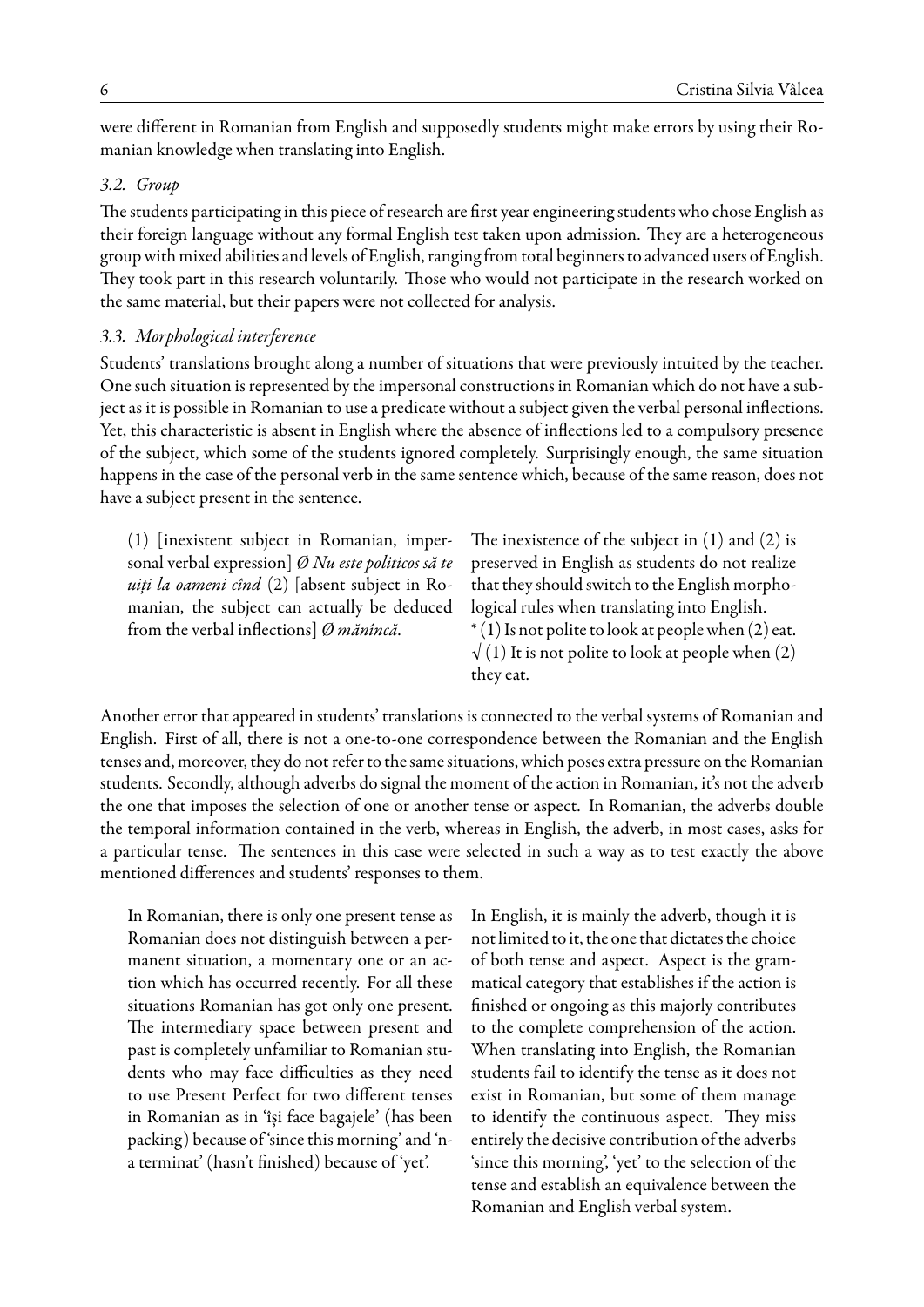| Sora mea își face bagajele $(1)$ [it is a present re-     | * e.g. My sister is packing since this morning      |
|-----------------------------------------------------------|-----------------------------------------------------|
| flexive verbal phrase] <i>de azi dimineață</i> (2) [the   | and she didn't finish yet                           |
| presence of the adverb does not change the                | $\sqrt{e.g.}$ My sister has been packing since this |
| tense to be used, it only strengthens the present         | morning and she hasn't finished yet                 |
| value of the verb], <i>dar încă n-a terminat</i> (3) [al- |                                                     |
| though in Romanian the form of the verb indic-            |                                                     |
| ates a finished action, in English, thanks to 'yet'       |                                                     |
| Present Perfect Simple is preferred.]                     |                                                     |

Although Romanian has the grammatical notion of aspect, it basically encapsulates the concepts of [unfinished/ ongoing action] as in the case of 'Imperfect' e.g. *dansa* (s/he was dancing), *vorbea* (s/he was talking), *mînca* (s/he was eating), [terminat] as in the case of 'Perfect Compus' e.g. *a dansat* (s/he danced), *a vorbit* (s/he talked), *a mîncat* (s/he ate) and [finished before another action] as in 'Mai Mult ca Perfectul' e.g. *dansase* (s/he had danced), *vorbise* (s/he had talked), *mîncase* (s/he had eaten). Yet, in English aspects are far more complex than this, and it is exactly where errors are likely to appear as Romanian does not cover all the situations that English does.

Romanian does not distinguish between a momentary present and a permanent present as English does. That is why when confronted to such a situation the Romanian students are likely to make errors.

e.g. *Bărbatul care* (1) *vorbește* [momentary present] *cu soția mea este vecinul nostru care* (2) *locuiește* [permanent present] *alături*.

The absence of the distinction between [momentary] and [permanent] would lead to errors in the translation of the third action which refers to a permanent state that Romanian students would translate as a momentary state.

\* The man who is talking to my wife is our neighbour who is living next door.

 $\sqrt{ }$  The man who is talking to my wife is our neighbour who lives next door.

#### *3.4. Syntactic interference*

When it comes to syntax, there are many differences between Romanian and English, but, there is one which particularly confuses Romanian learners and that is the sequence of tenses. This rule indicates that the verb in the main clause establishes the reference times and that all subsequent times, such as event times, relate to the tense of the verb in the main clause. As there is not such a restriction in Romanian, Romanian learners have a hard time getting familiar to the concepts of simultaneity, anteriority and posteriority and to their application. Given that Romanian accepts Future after Past Tense, Romanian learners will tend to use what Romanian accepts. Another source of errors that Romanian learners confront with is that anteriority is not always clearly marked, which makes learners think that the two actions are simultaneous.

The existence of the two verbs having the same form 'ne-am mutat' and 'am locuit' is mistakenly interpreted as being simultaneous and Past Tense Simple is used to translate the verbs. The anteriority of the action of living for ten years in a house by reference to last week is completely disregarded.

*Săptămîna trecută* (1) *ne-am mutat* [past finished action] *din casa în care* (2) [past finished action] *am locuit 10 ani.*

The absence of the concepts in the grammar of their mother tongues and the translation of the sentence without any attempt at using the rules of whatever L2 is being learnt are significant indicators of the differences between L1 and L2. \* Last week we moved from the house where we

lived for 10 years.

 $\sqrt{}$  Last week we moved from the house where we had lived for 10 years.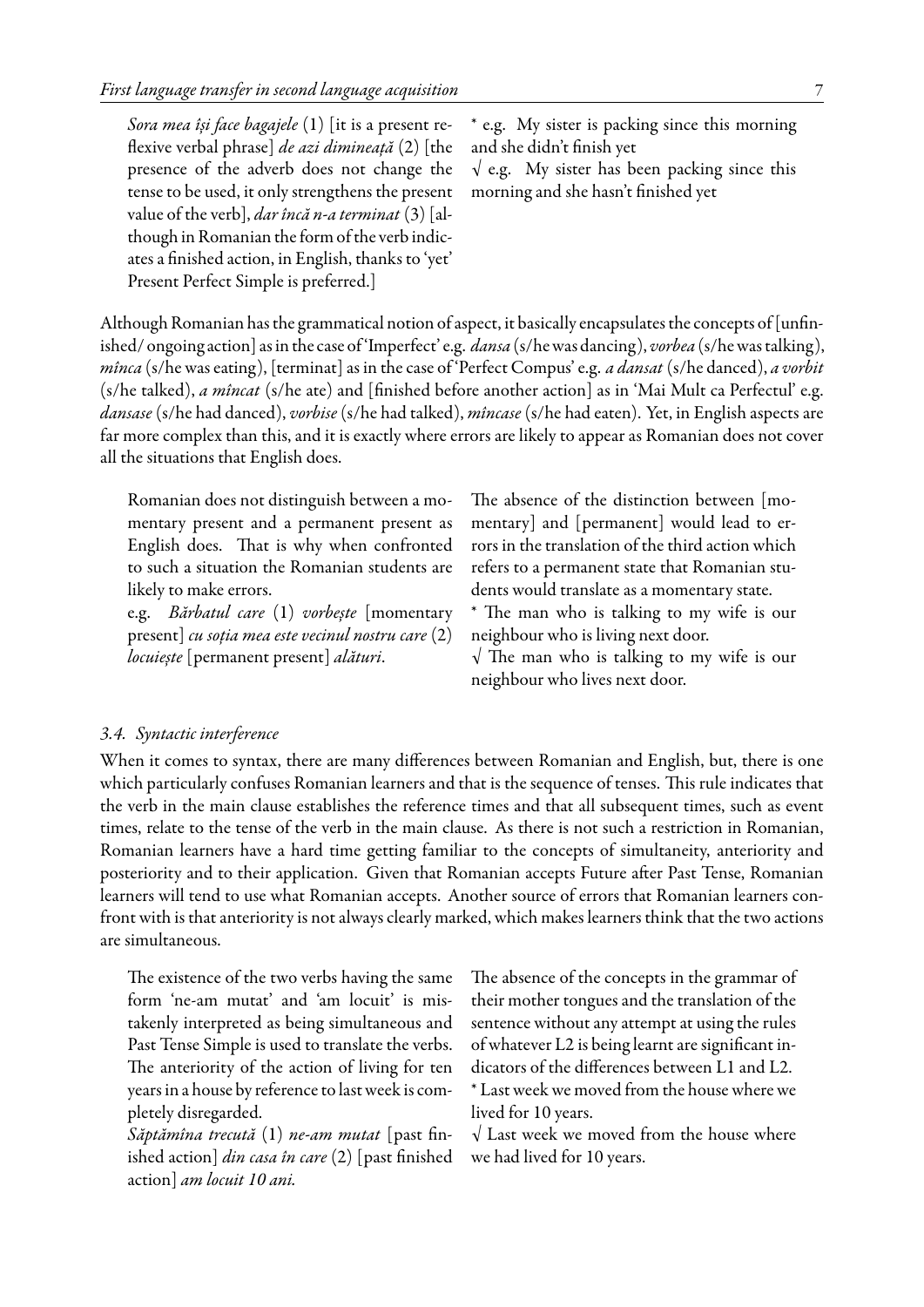## *3.5. Lexical interference*

False friends, as defined by the Cambridge Dictionary, "are words that are often confused with other words in other languages with different meanings because they look or sound similar". Learners rely heavily on words that look like native words as that would confer them a wider choice of vocabulary when in need. Romanian learners are no exception and they use the English verb "to declare" for the Romanian "a declara".

The sentence "Vă declar soț și soție" is a formula that is used whenever a new couple gets married. The translation of 'a declara' by 'to declare' which is only one letter different is a regular trap for the students that do not use English frequently and do not take a special interest in learning it.

The Cambridge Dictionary defines "to declare" as "to announce something clearly, firmly, publicly, or officially" which is different from the English ceremonious formula that is traditionally used when getting married "I pronounce you man and wife". Moreover, the students copy the Romanian model and they translate "soț și soție" as "husband and wife" which is different from the set phrase "man and wife".

## **4. Solutions to linguistic transfer**

Linguistic transfer has been blamed for many types of mistakes that learners of L2s make as a result of the phonetic, lexical, morphologic, syntactic and pragmatic differences between L1 and L2. Learners transform their mother tongue in a reference point against which the imput in L2 is compared. Any errors that ensue from here reflect the learners' need to rely on something sure when learning something new or difficult.

As linguistic transfer has been considered 'natural' by linguists, then it should be taken into account by teachers who should state clearly its existence in the teaching process and take advantage of it if there are any compatibilities between the students' L1 and L2([Pavel,](#page-8-17) [2019](#page-8-17), p. 6029). Students should be told about the compatibility or lack of it between their L1 and L2 by means of contrastive analysis that should be incorporated into the teaching/ learning process as they should be aware of the similarities and dissimilarities between languages as a factor that can contribute to either their correct learning of L2 or their likelihood of making mistakes in L2 due to L1 differences from L2. Therefore, teachers should emphasize the characteristics proper to each and every language and raise students' awareness of language-specific features that may create difficulties when translating from L1 into L2. Moreover, teachers should get students involved in identifying transfer situations by devising contexts where students have to distinguish between the right/ wrong choice which may result from either positive or negative transfer. Or, teachers could ask students to create contexts where to use either positive or negative transfer situations because, in this way, students show comprehension of the phenomenon and they can see exactly how transfer functions.

## **5. Conclusions**

The aim of this piece of research has been to check the existence of the linguistic interference between the Romanian students' L1 and English as their L2 when working on some translation sentences from Romanian into English. The sentences were chosen on purpose so as to contain flagrant differences between Romanian and English in order to check if the Romanian students participating in the study will transfer Romanian structures from Romanian into English, or, on the contrary, they will use the English structures. The transfer of Romanian structures into English will demonstrate that the students participating in the research were not independent users of English able to apply awaringly the English structures. On the contrary, the absence of or a reduced transfer between L1 and L2 would indicate that transfer does not take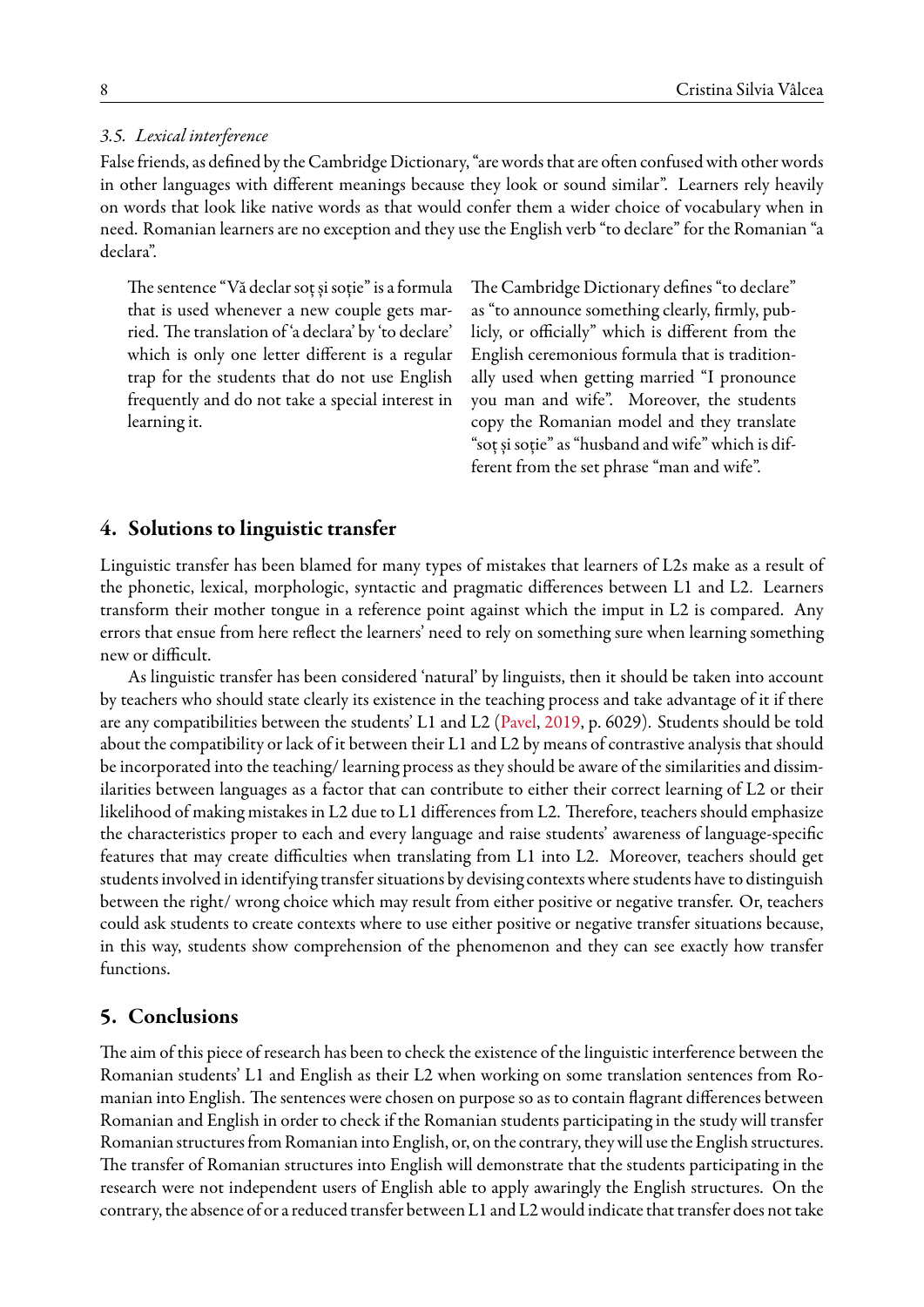place because the participant students have reached a level of mastery of English that allows them to rely solely on the English structures. In relation to this, the research has demonstrated that these participants rely heavily on Romanian when translating into English which means that when dealing with English they have not separated from Romanian which they use as an important support.

Secondly, any linguistic transfer is a normal way of dealing with new information, which may be an explanation of why students need to rely on something they are very familiar with. It should be understood as a mechanism of protection since learning means adjusting the rules to one's understanding of the language, processing of the new information and practicing it more or less successfully. When the transfer between L1 and L2 is positive, the consequence is an easy learning process which results in learnt output. When the transfer between L1 and L2 is negative, the consequence is a difficult learning process which may lead to errors that need further clarification.

Thirdly, translation exercises are complex activities which might bring along numerous transfers of structures between L1 and L2. Though translations have been discouraged, maybe because the Communicative Approach has tried to avoid exactly the difficulties that appear due to the differences between L1 and L2, translations increase, I consider, the learner's awareness of the linguistic features of each language, which might help form informed speakers of foreign languages instead of speakers who are excused the troubles of discovering that languages do differ and that it is the difference that stimulates learning.

Lastly, it is not recommended to tell students to stop relying on their L1 because they will not give up on the only resource available. Moreover, it is teachers' role to foresee what might lead to negative transfer and try to instruct students how to deal with them. Still, positive transfer is extremely valuable and it should be exploited awaringly by both teacher and students because it enhances students' interest, motivation and progress.

## <span id="page-8-0"></span>**Bibliography**

- <span id="page-8-10"></span>Achard, M. & Niemeier, S. (2004). *Cognitive Linguistics, Second Language Acquisition, and Foreign Language*, Mouton de Gruyter, Berlin, [Crossref.](http://dx.doi.org/10.1515/9783110199857)
- <span id="page-8-16"></span><span id="page-8-3"></span>Benson, C. (2002). *Transfer/Cross-linguistic influence. Key concepts in ELT*, Oxford University Press, Oxford.
- Cooter, R.B. & Reutzel, D.R. (2004). *Teaching children to read: Putting the pieces together*, Pearson Education, Inc., Upper Sadle River, NJ.
- <span id="page-8-6"></span>Corder, S.P. (1967). *The significance of learners'errors*, in "International Review of Applied Linguistics", **5** (1–4), p. 161–169, [Crossref.](http://dx.doi.org/10.1515/iral.1967.5.1-4.161)
- <span id="page-8-7"></span>Ellis, R. (1997). *The Study of Second Language Acquisition*, Oxford University Press, Oxford.
- <span id="page-8-8"></span>Ellis, R. (1998). *Second Language Acquisition*, Oxford University Press, Oxford.
- <span id="page-8-12"></span>Fauconnier, G. (1997). *Mappings in Thought and Language*, Cambridge University Press, Cambridge, [Crossref.](http://dx.doi.org/10.1017/CBO9781139174220)
- <span id="page-8-15"></span>Havlaskova, Z. (2010). *Interference in students' translation*, Masaryk University, Brno.
- <span id="page-8-4"></span>Jozefowiez J. (2012). *Associative Learning*, in Seel, N.M. (ed.), *Encyclopedia of the Sciences of Learning*, Springer, Boston, MA, [Crossref.](http://dx.doi.org/10.1007/978-1-4419-1428-6_703)
- <span id="page-8-2"></span>Lado, R. (1957). *Linguistics across Cultures: Applied Linguistics for Language Teachers*, University of Michigan Press, Ann Arbor.
- <span id="page-8-11"></span>Langacker, R. (2008).*The relevance of Cognitive Grammar for language pedagogy*, in de Knop, S. & de Rycker, T. (eds),*Cognitive Approaches to Pedagogical Grammar*, Mouton de Gruyter, Berlin.
- <span id="page-8-13"></span>Larsen-Freeman, D. (1976). *An Explanation for the Morpheme Acquisition Order of Second Language Learners*, in "Language Learning", **26** (1), p. 125–134, [Crossref](http://dx.doi.org/10.1111/j.1467-1770.1976.tb00264.x).
- <span id="page-8-1"></span>Lord, G. (2008). *Second language acquisition and first language phonological modification*, in Bruhn de Garavito, J. & Valenzuela, E. (eds), *Proceedings ofthe 10th Hispanic linguistics symposium*, Cascadilla proceedings project, Somerville, MA, p. 184–193, [[online\]](http://www.lingref.com/cpp/hls/10/paper1795.pdf).
- <span id="page-8-14"></span>Matessa, M. & Anderson, J.R. (2000). *Modelling focused learning in role assignment*, in "Language and Cognitive Processes", **15** (3), p. 263–292, [Crossref.](http://dx.doi.org/10.1080/016909600386057)
- <span id="page-8-17"></span>Pavel, E. (2019). *English for Medical Purposes: From Errors to Alternative Pedagogical Solutions*, in "ICERI2019 Proceedings", p. 6029–6035, [Crossref.](http://dx.doi.org/10.21125/iceri.2019.1462)
- <span id="page-8-5"></span>Schmidt, J.R. (2012). *Human Contingency Learning*, in Seel, N.M. (ed.), *Encyclopedia of the Sciences of Learning*, Springer, Boston, MA, [Crossref.](http://dx.doi.org/10.1007/978-1-4419-1428-6_646)
- <span id="page-8-9"></span>Storch N. & Wigglesworth, G. (2003). *Is there a Role for the Use of the L1 in an L2 Setting?*, in "TESOL Quarterly", **37** (4), p. 760–770, [Crossref](http://dx.doi.org/10.2307/3588224).